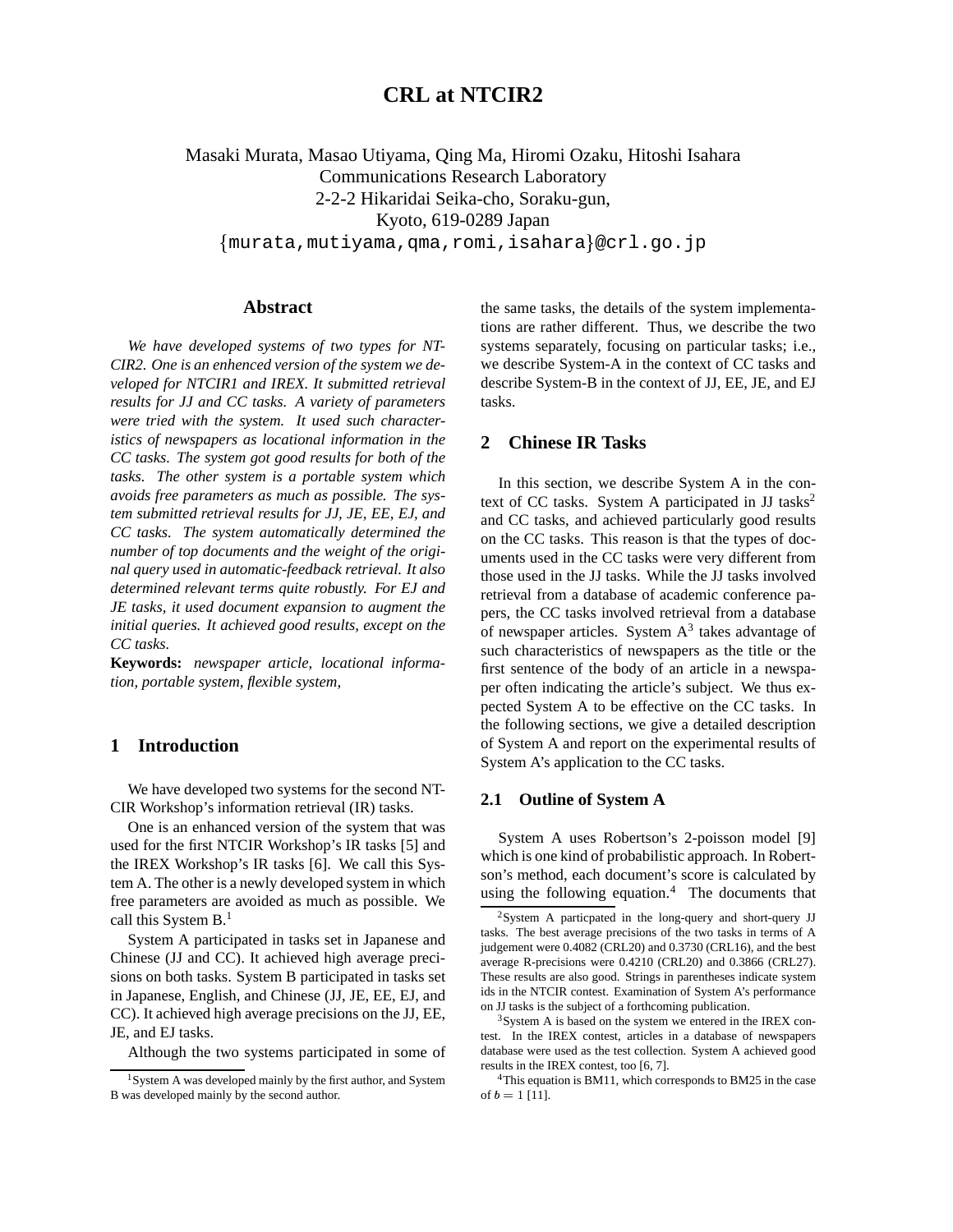obtain high scores are then output as retrieval results.  $(Score(d, q)$  below is the score of a document d detail against a query  $q$ .)

$$
Score(d, q) = \sum_{\substack{\text{term } t \\ \text{in } q}} \left( \frac{tf(d, t)}{tf(d, t) + k_t \frac{length(d)}{\Delta}} \times log \frac{N}{df(t)} \right) \times \frac{tf_q(q, t)}{tf_q(q, t) + kq} \right) \tag{1}
$$

where  $t$  indicates a term that appears in a query.  $tf(d,t)$  is the frequency of t in a document d,  $tf_q(q,t)$ is the frequency of t in a query q,  $df(t)$  is the number of the documents in which  $t$  appears,  $N$  is the total number of documents,  $length(d)$  is the length of a document d, and  $\Delta$  is the average length of the documents.  $k_t$  and  $k_q$  are constants which are set according to the results of experiments.

In this equation, we call  $\frac{tf(d,t)}{dx^{x}}$  $tf(d, t) + k_t \frac{length(d)}{d}$ the

TF term, (abbr.  $TF(d, t)$ ),  $log \frac{N}{df(t)}$  the IDF term, (abbr.  $IDF(t)$ ), and  $\frac{tf_q(q,t)}{tf_q(q,t)+ka}$  the TF<sub>q</sub> term (abbr.  $TF_q(q,t)$ ).

In System A, several terms are added to extend this equation, and its method is expressed by the following equation.

$$
Score(d,q) = K_{category}(d) \left\{ \sum_{\substack{\text{term } t}} (TF(d,t) \times IDF(t)) \times TF_q(q,t) \times K_{location}(d,t) \times \left(\log \frac{Nq}{qf(t)}\right)^{k_{Nq}} \right) + \frac{length(d)}{length(d) + \Delta} \right\}
$$
(2)

The TF, IDF and TF $_q$  terms in this equation are identical to those in Eq. (1). The value of the term  $\frac{length}{length + \Delta}$  increases with the length of the document. This term is introduced because if all of the other information is exactly the same, the longer document is more likely to include content that is a relevant response to the query.  $Nq$  is the total number of queries and  $qf(t)$  is the number of queries in which t occurs. Those terms which occur more frequently in queries are more likely to be stop words such as "documents" and "thing." We decrease the scores of stop words by using  $log \frac{Nq}{af(t)}$ .  $K_{category}$  and  $K_{location}$  are extended numerical terms that are introduced to improve precision of results.  $K_{category}$  uses the category information of the document found in newspapers, such as the economic or political pages.  $K_{location}$  uses the location of the term within the document. If the term is in the title or at the beginning of the body of the document, it is given a higher weighting. In the next

section, we explain these extended numerical terms in detail.

# **2.2 Extended numerical terms**

and  $K_{category}$  as shown in Eq. (2). In this section, they We use the two extended numerical terms  $K_{location}$ are explained in detail.

# 1. Location information  $(K_{location})$

In general, the title or the first sentence of the body of a document in a newspaper indicates its subject. Therefore, the precision of information retrieval can be improved by assigning more weight to the terms from these two locations. This is achieved by  $K_{location}$  which adjusts the weight on a term the basis of whether or not it appears at the beginning of the document. If a term is in the title or at the beginning of the body, it is given a high weighting. Otherwise, it is given a low weighting.  $K_{location}$  is expressed as follows:

$$
K_{location}(d, t) = \begin{cases} \begin{array}{l} k_{location,1} \\ \text{(when a term } t \text{ occurs in the title of a document } d), \\ \text{a document } d), \\ 1 + k_{location,2} \frac{(length(d) - 2 * P(d, t))}{length(d)} \end{array} \end{cases} (3)
$$
 (3) (otherwise)

d. When a term appears more than once in a document, its first appearence is used.  $k_{location,1}$  and  $P(d, t)$  is the location of a term t in the document  $k_{location,2}$  are constants which are set according to the results of experiments.

# 2. Categorical information  $(K_{category})$

 $K_{category}$  uses category information such as whether or not the document appears on the economic or political pages. This operates by applying the technique called relevance feedback [13]. Firstly, we specify the categories which occur in the top 15 documents of the first retrieval when  $K_{category} = 1$ . Then, we increase the scores of documents that are in majority or most-frequent categories. For example, the top 15 documents of the first retrieval were most often from the economic pages, we increase the scores of a documents from economic pages and decrease the scores of all documents from other sections of the newspaper.  $K_{category}$  is expressed as follows;

$$
K_{category}(d) = 1 + k_{category}\frac{(Ratio A(d) - Ratio B(d))}{(Ratio A(d) + Ratio B(d))}
$$
  
(4)

where  $RatioA$  is the proportion of the top 100 documents in a given category on the first retrieval.  $RatioB$  is the proportion of that category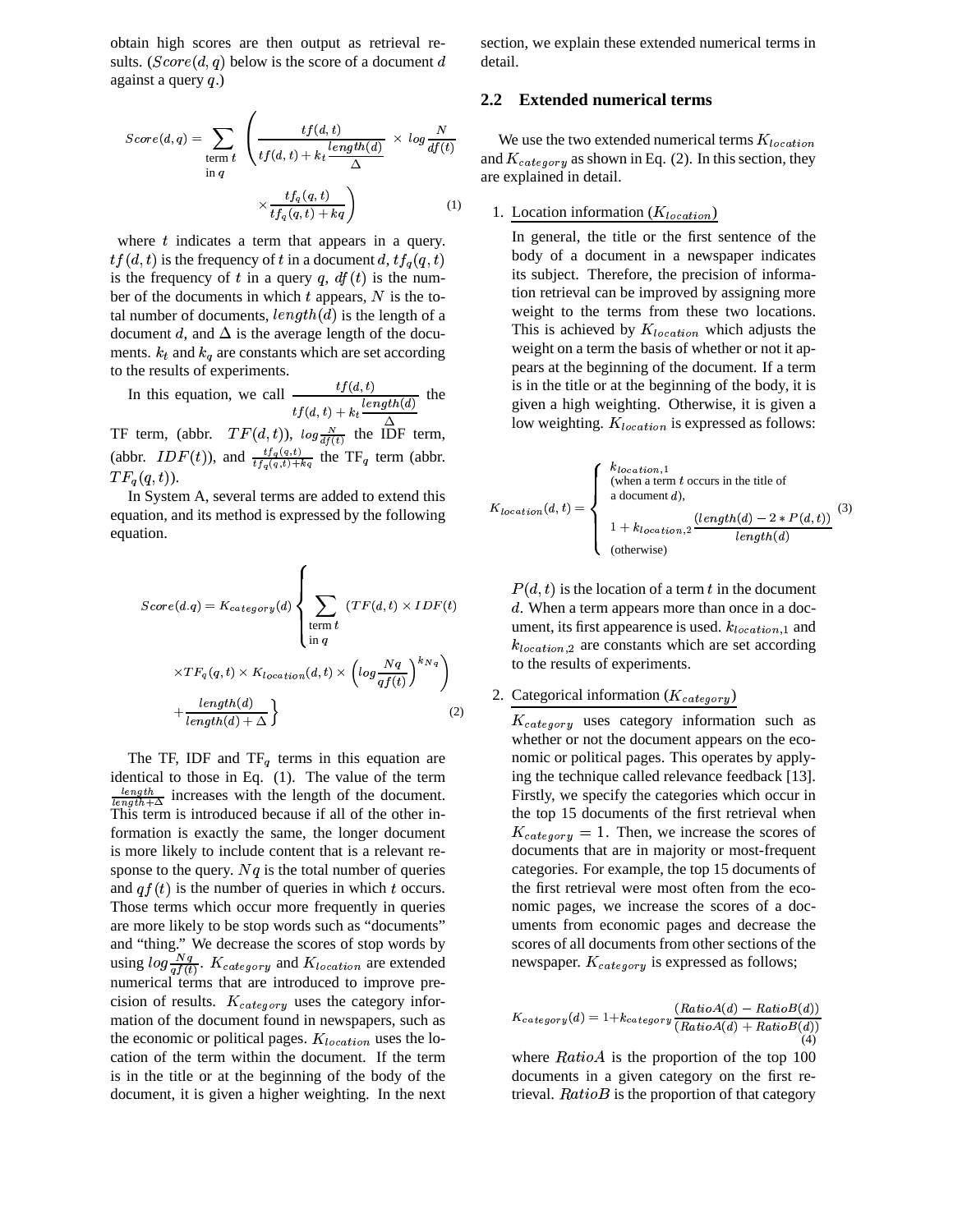in all the documents. The value of  $K_{categor}(d)$ is large when  $RatioA$  is large (the top 100 documents of the first retrieval frequently appear on the same pages as a document  $d$ .) and  $Ratio$ small (few of the documents appear on the same pages as  $d$ ).  $k_{category}$  is a constant which is set according to the results of experiments.

# **2.3 How terms are extracted**

Before being able to use Eq. (2) in information retrieval, we must extract terms from a query. This section describes how this is done. With regard to term extraction, we considered the several methods listed below.

1. Method of using only the shortest terms

This is the simplest method. In the method, the query sentence is divided into short terms by using a morphological analyzer or a similar tool. All of the short terms are used in the retrieval process. The method used to divide the query sentence into short terms is described in Section 2.4.

2. Method of using all term patterns

In the first method the terms are too short. For example, "enterprise" and "amalgamation" would be used instead of "enterprise amalgamation." 5 We felt that "enterprise amalgamation" should be used along with the two short terms. Therefore, we decided to use both short and long terms. We call this the "all term-patterns method." For example, when "enterprise amalgamation materialization" was input, we used "enterprise", "amalgamation", "materialization", "enterprise amalgamation", "amalgamation materialization", and "enterprise amalgamation materialization" as terms for information retrieval. We felt that this method would be effective because it makes use of all term patterns. We also felt, however, that it is inequitable that only the three terms "enterprise," "amalgamation," "materialization," are derived from "... enterprise ... amalgamation ... materialization ...", while six terms are derived from "enterprise amalgamation materialization." We examined several methods of normalization in preliminary experiments, then decided to divide the weight of each term by  $\sqrt{\frac{n(n+1)}{2}}$ , where  $n$  is the number of successive words. For example, in the case of "enterprise amalgamation materialization",  $n=3$ .



**Figure 1. An example of a lattice structure**

#### 3. Method using a lattice

Although the method of using all-term patterns effectively uses all patterns of terms, it needs to be normalized by using the adhoc equation  $\sqrt{\frac{n(n+1)}{2}}$ . We thus considered a method in which all term patterns are stored in a lattice. We used the patterns in the path with the highest score on Eq. (2). (This method is almost the same as Ozawa's [8]. The differences are the fundamental equation for information retrieval, and whether or not a morphological analyzer is used.)

For example, in the case of "enterprise amalgamation materialization" the lattice shown in Fig. 1 is obtained. As shown in this figure, the score is calculated for each of the four paths by using Eq. (2), and the terms in the highest-scoring path are used. This method does not require the adhoc normalization required by the method of using all term patterns.

4. Method of using down-weighting [3]

This is the method that Fujita proposed at the IREX contest [14]. It is similar to the all-term patterns method. It uses all term patterns but the method of normalization is different from that used in the all-term patterns method. The weights of the shortest terms are kept constant while the weights of the longer terms are decreased. We decided to apply the weight  $k_{down}^{x-1}$  to such terms, where  $x$  is the number of shortest terms and  $k_{down}$  was set according to the results of experiments.

# **2.4 The method dividing the query sentence into short terms**

We used the following three methods to divide the query sentence into short terms.<sup>6</sup>

<sup>5</sup>Although this part of the paper deals only with retrieval from Chinese-language texts, and not English, we have used English examples for the benefit of this English-lanugae journal's readers. This method handles compound nouns and can be applied not only to Chinese but also to English.

<sup>6</sup>System A only segments sentences of documents are not segmented except for automatic feedback.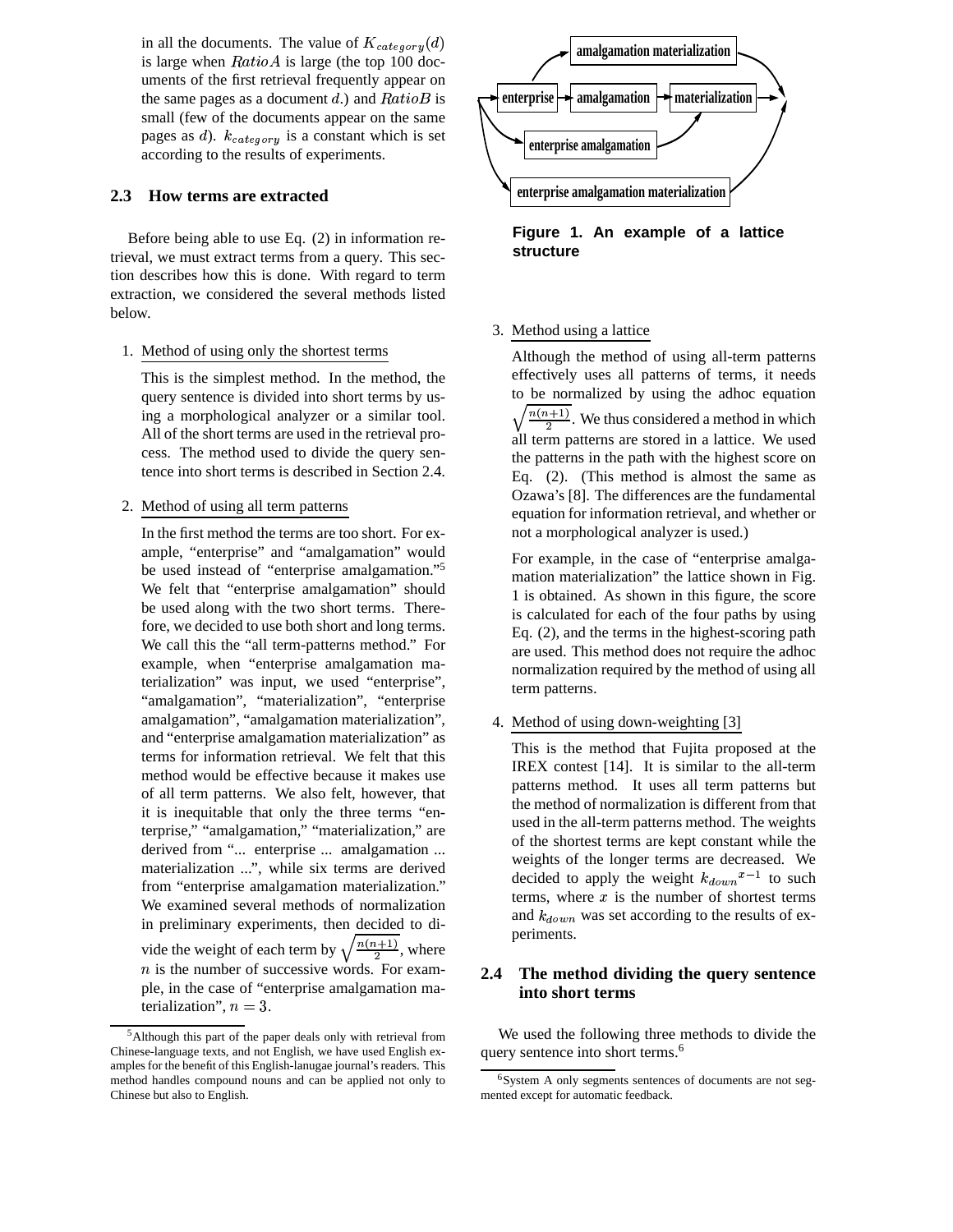1. Using a morphological analyzer

In this method, the query sentence is segmented by using the CSeg&Tag 1.0 Chinese-language morphological analyzer [17].

2. Segmentation by using mutual information

This method is based on the method [16] proposed by Sproat et al. It calculates the mutual information of two adjacent characters and divides them when their mutual information. The details of our method are as follows.

Almost all Chinese words consist of one Chinese character or two Chinese characters.<sup>7</sup> So we assumed that all terms consist of one Chinese character or two Chinese characters. Thus, our method firstly divides Chinese sentences into fragments which consist of one Chinese character or two Chinese characters by using mutual information. This is done by repeatly applying the following procedure.

• Divide up pairs of adjacent characters with the lowest amount of mutual information, where each pair is part of a fragment which consist of more than two Chinese character.

Next, we use the statistics of the Chinese corpus. In this case, we assume that the ratio of one-character words and two-characters words in a Chinese text is a:b. $8$  We take this statistic then re-divide those fragments that consist of pairs of characters having little mutual information into two separate one-character words in such a way that our process of division produces a text broken up into one- and two-character words in the approximate proportion a:b. This is done by repeating the following procedure until the text will be divided up to produce the approximate proportion a:b.

• Divide those fragments consisting of pairs of characters having the lowest mutual information

The result of this procedure is equivalent to that of the following procedure.

• Divide up those fragments consisting of pairs of characters having a level of mutual information which is equal to or lower than  $k_{cmi}$ , where  $k_{cmi}$  is the amount of mutual information that will divide up the text to produce the approximate proportion a:b.

#### 3. Using both of the above two methods

This method firstly divides up the Chinese sentences by using the morphological analyzer and then further divides up the fragments by using mutual information and the statistics on the Chinese corpus.

### **2.5 Automatic feedback in System A**

Automatic feedback is also used in System A. In System A, an element of automatic feedback is inclued via the IDF term of the equation (2). When performing automatic feedback, we substitute the following equation for the original IDF term.

$$
IDF(t) = \{E(t) + k_{af} \times (Ratio C(t) - Ratio D(t))\}
$$
  
 
$$
\times IDF_{orig}(t)
$$
 (5)

$$
E(t) = 1 \text{ (when a term t is in a query)}
$$
  
0 (otherwise) (6)

where  $Ratio C(t)$  is the proportion of the top  $k_r$  documents of the first retrieval in which a term  $t$  appears. *Ratio*  $D(t)$  is the proportion of all of the documents in which a term t appears.  $IDF_{orig}(t)$  is the original IDF term. This formula is based on Rocchio's formula [12].  $k_{af}$  and  $k_r$  are constants set according to the results of experiments.

Term expansion is also used in System A. The terms 'Terms' as defined below are added.

$$
Terms = \{t | P(t) \ge k_p\} \tag{7}
$$

where  $P(t)$  is the probability that a term t appears in no less than n documents of the top  $k_r$  documents.  $P(t)$  is approximately calculated by assuming that the appearance of the term  $t$  follows a binominal distribution with a probability of the occurrence rate of the term t in all the documents.  $k_p$  is a constant set according to the results of experiments.

# **2.6 Weighting counting in automatic feedback**

We considered that a term which occurs in a document which has a higher rank on the first retrieval is more important. So, when counting the frequency of a term t in a document d with a rank of  $Rank(d)$ , System A applied the following factor  $AFW(t, d)$  to the frequency.

$$
AFW(t, d) = (k_{a f w} + 1) - 2 \times k_{a f w} \frac{Rank(d) - 1}{k_r - 1}
$$
 (8)

where  $k_{a f w}$  is a constant set according to the results of experiments. Equations (5) and (7) are calculated by using the frequency calculated by Equation 8.

# **2.7 Experiments**

The experimental results of System A are shown in Table 1. "LO", "SO", "VS", and "TI" indicate a long-query task, a short-query task, a very short query

<sup>&</sup>lt;sup>7</sup> According to the paper [16], the occurrence rate of words which consist of three Chinese characters is under 1%.

<sup>8</sup>For example, Spraot stated that this ratio is about 7:3 [16].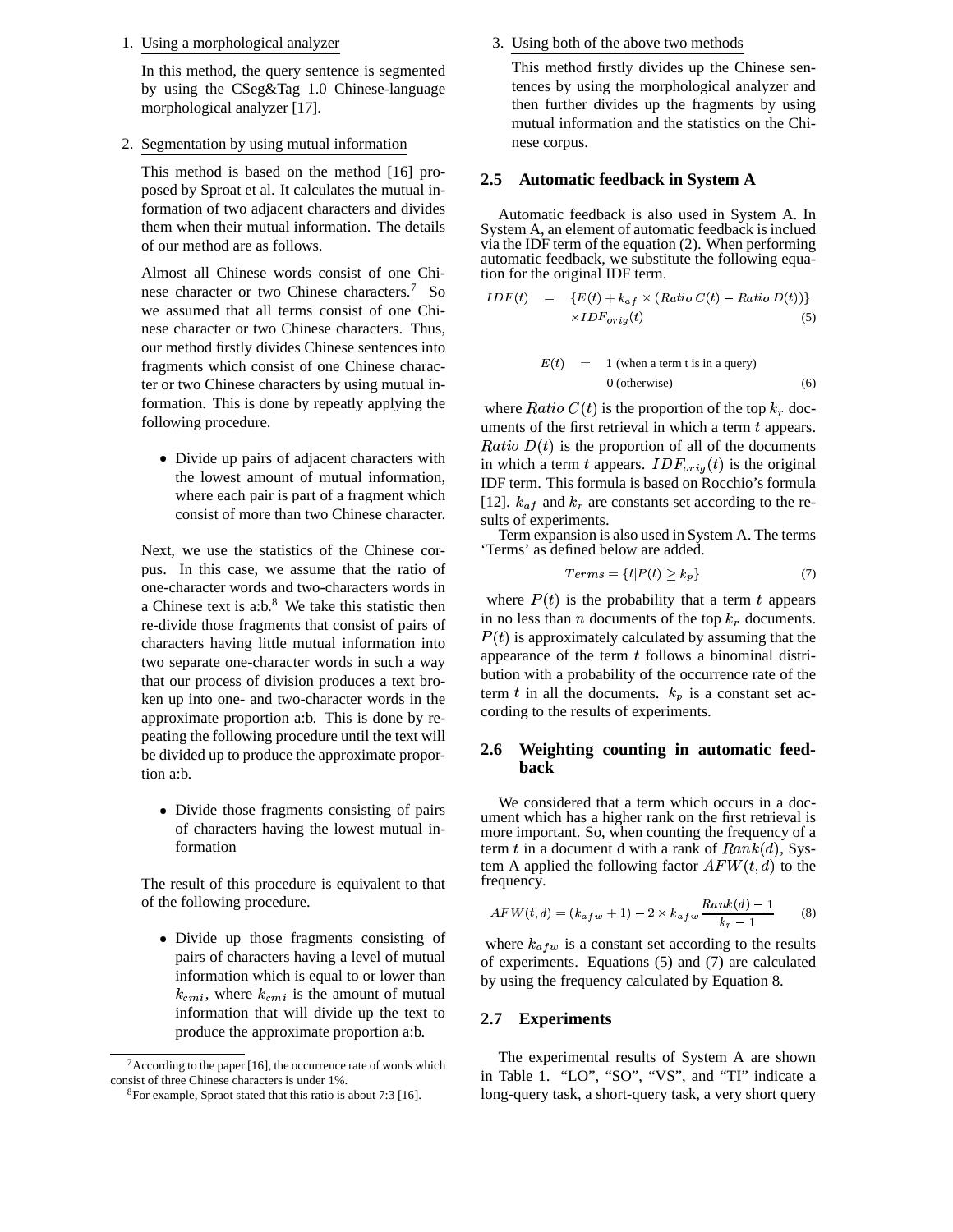**Table 1. Experimental results in CC Tasks**

|                  |           |                          | parameters                   |                  |                                                | R-Precsision |        | Ave. Presision |        |
|------------------|-----------|--------------------------|------------------------------|------------------|------------------------------------------------|--------------|--------|----------------|--------|
|                  | Task      | ID                       |                              |                  | Term $k_{m i} k_{N q}$ dw af L C $k_r k_{a f}$ | rigid        | relax  | rigid          | relax  |
| S1               | LO        | 07                       | 4.5<br>MI                    | $\mathbf{0}$     | y y y 5 0.7<br>V                               | 0.5751       | 0.6630 | 0.6348         | 0.7261 |
| S <sub>2</sub>   | LO        | $\qquad \qquad -$        | MI<br>4.5                    | $\mathbf{0}$     | n y y 5 0.7<br>y                               | 0.5529       | 0.6564 | 0.6186         | 0.7146 |
| S <sub>3</sub>   | LO        | $\overline{\phantom{0}}$ | MI<br>4.5                    | $\mathbf{0}$     | n y y 5 0.7<br>$\mathbf n$                     | 0.5660       | 0.6572 | 0.6183         | 0.7118 |
| S <sub>4</sub>   | LO        | 08                       | MI<br>4.5                    | 1                | y y y 5 0.7<br>y                               | 0.5842       | 0.6692 | 0.6392         | 0.7362 |
| S <sub>5</sub>   | LO        | 09                       | MI<br>4.5                    | t                | y y y 5 0.7<br>y                               | 0.5803       | 0.6651 | 0.6386         | 0.7342 |
| S <sub>6</sub>   | LO        | 02                       | MI<br>3                      | $\mathbf{0}$     | y y y 5 0.7<br>y                               | 0.5812       | 0.6685 | 0.6439         | 0.7326 |
| S7               | LO        | 03                       | 3<br>MI                      | $\mathbf{0}$     | n y y 5 0.7<br>y                               | 0.5632       | 0.6699 | 0.6329         | 0.7231 |
| S8               | LO        | 04                       | 3<br>MI                      | $\mathbf{0}$     | y y y 5 0.7<br>$\mathbf n$                     | 0.5865       | 0.6684 | 0.6438         | 0.7325 |
| S <sub>9</sub>   | LO        | 05                       | 3<br>MI                      | $\boldsymbol{0}$ | n y y 5 0.7<br>$\mathbf n$                     | 0.5587       | 0.6695 | 0.6329         | 0.7229 |
| S10              | LO        | 06                       | 3<br>MI                      | $\mathbf{1}$     | y y y 5 0.7<br>y                               | 0.5782       | 0.6813 | 0.6459         | 0.7409 |
| S11              | LO        | 10                       | 3<br>MI                      | t                | y y y 5<br>0.7<br>y                            | 0.5780       | 0.6724 | 0.6427         | 0.7383 |
| S12              | LO        | 19                       | MI<br>$\overline{4}$         | 1                | y y y 5 0.7<br>y                               | 0.5814       | 0.6767 | 0.6407         | 0.7399 |
| S13              | LO        | $\qquad \qquad -$        | $\overline{4}$<br>MI         | 1                | y n y 5 0.7<br>y                               | 0.5659       | 0.6704 | 0.6316         | 0.7334 |
| S14              | LO        | $\overline{\phantom{0}}$ | $\overline{4}$<br>MI         | 1                | y y n 5 0.7<br>y                               | 0.5916       | 0.6945 | 0.6567         | 0.7488 |
| S15              | LO        | $\qquad \qquad -$        | $\overline{4}$<br>MI         | 1                | y n n 5 0.7<br>y                               | 0.5778       | 0.6822 | 0.6530         | 0.7445 |
| S16              | LO        | 18                       | MI<br>4                      | 1                | $\mathbf{1}$<br>y y y 5<br>y                   | 0.5900       | 0.6752 | 0.6415         | 0.7387 |
| S17              | LO        | 20                       | MI<br>4                      | 1                | y y y 7 0.7<br>y                               | 0.5746       | 0.6778 | 0.6388         | 0.7374 |
| S18              | LO        | 21                       | MI<br>4                      | $\mathbf{1}$     | y y y 10 0.7<br>y                              | 0.5605       | 0.6741 | 0.6299         | 0.7316 |
| S19              | LO        | 11                       | MI<br>4                      | $\mathbf{1}$     | y y y 15 0.7<br>y                              | 0.5743       | 0.6776 | 0.6265         | 0.7291 |
| S <sub>20</sub>  | LO        | 12                       | MI<br>4                      | $\mathbf{1}$     | y y y 20 0.7<br>y                              | 0.5577       | 0.6767 | 0.6254         | 0.7268 |
| S <sub>21</sub>  | LO        | 13                       | MI<br>4                      | $\mathbf{1}$     | y s s 5 0.7<br>y                               | 0.5709       | 0.6703 | 0.6203         | 0.7271 |
| S22              | LO        | 14                       | $T+M$<br>4                   | $\mathbf{1}$     | y y y 5 0.7<br>y                               | 0.5924       | 0.6810 | 0.6486         | 0.7413 |
| S <sub>2</sub> 3 | LO        | $\qquad \qquad -$        | <b>TAG</b><br>4              | $\mathbf{1}$     | y y y 5 0.7<br>y                               | 0.5936       | 0.6803 | 0.6501         | 0.7419 |
| S <sub>24</sub>  | LO        | 15                       | $T+M$<br>4                   | $\mathbf{1}$     | n y y 5 0.7<br>y                               | 0.5820       | 0.6778 | 0.6388         | 0.7290 |
| S <sub>25</sub>  | LO        | 17                       | $T+M$<br>4                   | $\mathbf{1}$     | y y y 5 0.7<br>$\mathbf n$                     | 0.5712       | 0.6739 | 0.6341         | 0.7276 |
| S <sub>26</sub>  | LO        | 16                       | $T+M$<br>4                   | $\mathbf{1}$     | n y y 5 0.7<br>n                               | 0.5557       | 0.6628 | 0.6165         | 0.7145 |
| S27              | SO        | 02                       | MI<br>$\overline{4}$         | $\mathbf{1}$     | y y y 5 0.7<br>$\overline{V}$                  | 0.5831       | 0.6817 | 0.6340         | 0.7368 |
| S28              | SO        | 03                       | $T+M$<br>$\overline{4}$      | $\mathbf{1}$     | y y y 5 0.7<br>y                               | 0.5974       | 0.6766 | 0.6529         | 0.7376 |
| S <sub>29</sub>  | <b>VS</b> | 02                       | $\overline{4}$<br>MI         | $\mathbf{1}$     | $y \ y \ \overline{5}$<br>0.7<br>y             | 0.5990       | 0.6788 | 0.6516         | 0.7387 |
| S30              | <b>VS</b> | 03                       | $T+M$<br>$\overline{4}$      | 1                | y y y 5 0.7<br>y                               | 0.6089       | 0.6749 | 0.6596         | 0.7397 |
| S31              | <b>VS</b> | $\qquad \qquad -$        | $T+M$<br>$\overline{4}$      | 1                | $y$ n $y$ 5<br>0.7<br>y                        | 0.5893       | 0.6669 | 0.6468         | 0.7282 |
| S32              | <b>VS</b> | $\overline{\phantom{0}}$ | $T+M$<br>$\overline{4}$      | 1                | y y n 5 0.7<br>y                               | 0.6027       | 0.6781 | 0.6722         | 0.7454 |
| S33              | <b>VS</b> | $\overline{\phantom{0}}$ | $T+M$<br>$\overline{4}$      | 1                | y n n 5 0.7<br>y                               | 0.5889       | 0.6636 | 0.6563         | 0.7350 |
| S34              | <b>VS</b> | $\equiv$                 | <b>TAG</b><br>$\overline{4}$ | $\mathbf{1}$     | y y y 5 0.7<br>y                               | 0.6086       | 0.6757 | 0.6604         | 0.7399 |
| S35              | TI        | 02                       | $\overline{4}$<br>MI         | $\mathbf{1}$     | y y y 5 0.7<br>$\overline{V}$                  | 0.4683       | 0.5923 | 0.4813         | 0.6239 |
| S36              | TI        | 03                       | $T+M$<br>$\overline{4}$      | $\mathbf{1}$     | y y y 5 0.7<br>y                               | 0.4651       | 0.5770 | 0.4793         | 0.6118 |

The number of queries is 50. The number of documents is 132,173.

task, and a title-query task. The column "ID" indicates the system id in the NTCIR 2 contest. "–" in "ID" indicates a system which was not submitted for the formal run of the NTCIR 2 contest. The column "Term" indicates the method used to divide the query sentence up into short terms. "TAG", "MI", and "T+M" respectively indicate the use of the Chinese morphological analyzer, mutual information, and both the morphological analyzer and mutual information.  $k_{cmi}$ ,  $^{9}$   $k_{Nq}$ ,  $k_r$ , and  $k_{af}$  are set as in Table 1. "dw", "af", "L" and "C" indicate the down-weighting method, automatic feedback method, locational information, and categorical information. "y" in a column indicates the use of the method, and "n" indi-

cates that the method was not used. When we do not use the down-weighting method, we use the shortestterms method as the method of extracting terms.<sup>10</sup> The other parameters are set as follows:  $k_{location,1} = 1.2$ ,  $k_{location,2} = 0.1, k_{category} = 0.1, k_t = 1, k_q = \infty,$  $k_p = 0.9$ , and  $k_{a f w} = 0.5$ . "s" in "L" and "C" means the strong setting where  $k_{location,1}$  = 1.3,  $k_{location,2}$  = 0.15,  $k_{category}$  = 0.15. "t" in " $k_{Nq}$ " means using  $log \frac{Nq}{q f(t)}$  in a more complex way such that  $qf(t)$  means the number of queries whose titles contain a term  $t$ .

The following were the findings produced by the experimental results.

<sup>&</sup>lt;sup>9</sup>In the CHIR newspapers database, using  $k_{cmi} = 5.33, 4.96,$ 4.56, 4.10, and 3.53 divides up the text to produce the approximate proportions of 7:3, 6.5:3.5, 6:4, 5.5:4.5, and 5:5.

<sup>10</sup>Our previous work [7] had confirmed that the use of all term patterns is not a good method, and that even the simple method of using only the shortest terms can achieve good results.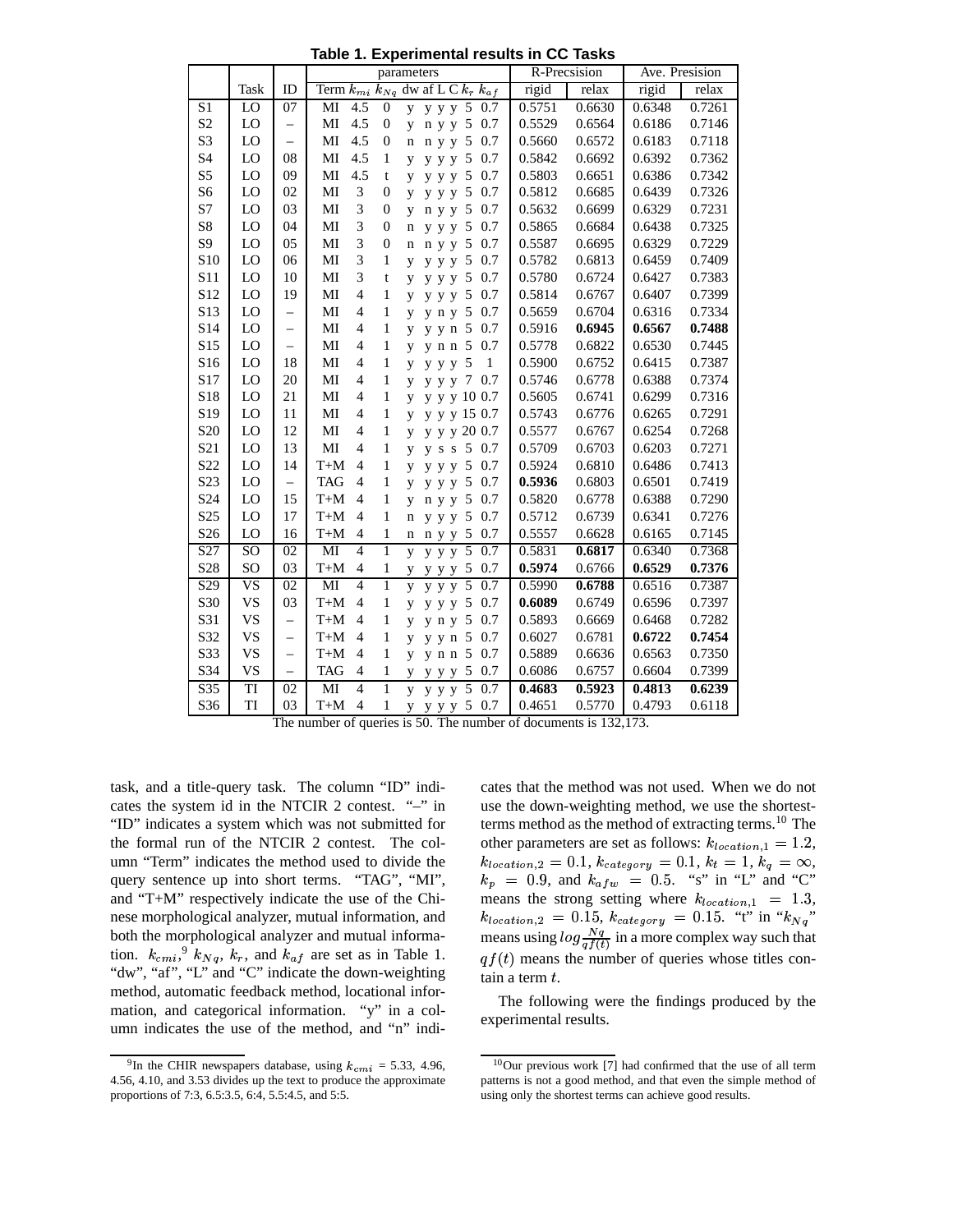- The precisions of "T+M" or "TAG" are slightly higher than that of "MI." We thus found that using the morphological analyzer produced better results than using mutual information.
- By comparing S12 with S13 or S30 with S31, we found that locational information achieved an improvement of about 0.02 or 0.03. We can see that locational information is very effective.
- By comparing S12 with S14 or S30 with S32, we found that the precisions when categorical information not used were higher than the precisions when it was used. So, at least for these data, using category information was not a good thing.
- The automatic feedback method was always effective.
- The down-weighting method sometimes produced better results and sometimes produced poorer results.

### **2.8 Summary**

System A uses such characteristics of newspapers as locational information and obtained good results in the CC Tasks. By performing comparative experiments, we confirmed that locational information was effective. The other kinds of information were, however, not so effective.

System A has many parameters and many methods. In the future, we would like to conduct much more extensive experiments in order to examine the effects of parameters and methods in System A.

# **3 Japanese and English IR Tasks**

### **3.1 Overview of the results**

The average precisions for System-B against relevant documents on JJ, EJ, EE, and JE tasks are presented in Table 2. In Table 2, 'very short' means that the system used the 'TITLE' part of the queries for retrieval, 'short' means that it used the 'DESCRIP-TION' part of the queries, and 'long' means that it used all parts of the queries except the 'FIELD' part. For each task, 'feedback' means the precisions that were obtained by automatic-feedback retrieval, while 'initial' means the precisions that were obtained by using the raw initial queries. The symbol  $\dot{\ast}$  means that the corresponding search results from System-B were submitted to the NTCIR 2 workshop committee as formal runs.<sup>11</sup> For the JJ and EE tasks, only 'feedback' results from System-B were submitted, while for the EJ and JE tasks, both 'initial' and 'feedback' results

were submitted. These average precisions place the system in the highest-scoring group among those for which results were submitted.

We describe System-B in detail below. We start by describing the scoring function used to rank documents. Next, we describe the design issues involved in selecting possible free parameters and then compare results for various parameter values through experimented results. Finally, we conclude this section with a brief summary.

## **3.2 Scoring function**

Our scoring function is based on BM11 [9]. Let D be a document and  $Q$  be a query, where D and  $Q$ have been tokenized into words.  $D$  and  $Q$  are bags of words. We define  $|X|$  as the number of words in X and define  $tf(w|X)$  as the number of a word w in X. We also define  $W(X)$  as the set of different words in <sup>ø</sup>.

The score of D given  $Q$ , score  $(D|Q)$ , is defined as:

$$
score(D|Q) = \sum_{w \in W(D) \cap W(Q)} d(w|D)q(w|Q), \quad (9)
$$

where  $d(w|D)$  is the weight of w given D and  $q(w|Q)$ is the weight of w given Q.  $d(w|D)$  is defined as:

$$
d(w|D) = \frac{tf(w|D)}{tf(w|D) + |D|/\Delta},\qquad(10)
$$

where  $\Delta$  is the average of  $|D|$  over the document collection  $D$  that contains  $D$ , i.e.,

$$
\Delta = \sum_{D \in \mathcal{D}} |D|/|\mathcal{D}|,\tag{11}
$$

where  $|\mathcal{D}|$  is the number of documents in  $\mathcal{D}$ .  $q(w|Q)$ is defined as:

$$
q(w|Q) = \frac{(k_q + 1)tf(w|Q)}{k_q + tf(w|Q)} i df(w), \qquad (12)
$$

where  $k_q = 1000$  and

$$
i df(w) = \log \frac{|\mathcal{D}|}{|\mathcal{D}(w)|},\tag{13}
$$

where  $|\mathcal{D}(w)|$  is the number of documents that contain w.  $\mathcal{D}(w)$  is, of course, a subset of  $\mathcal{D}$ .

 $score(D|Q)$  is used for the initial search. For an automatic feedback search, we use  $Score(D|Q)$ :

$$
Score(D|Q) = \sum_{w \in W(D) \cap W(Q')} d(w|D)q'(w|Q),
$$
\n(14)

where

$$
q'(w|Q) = \alpha q(w|Q) + \frac{\sum_{i=1}^{R} q(w|F(D_i))}{R}, \quad (15)
$$

<sup>11</sup>On JJ short, System-A outperformed System-B. Its best average precision was 0.3730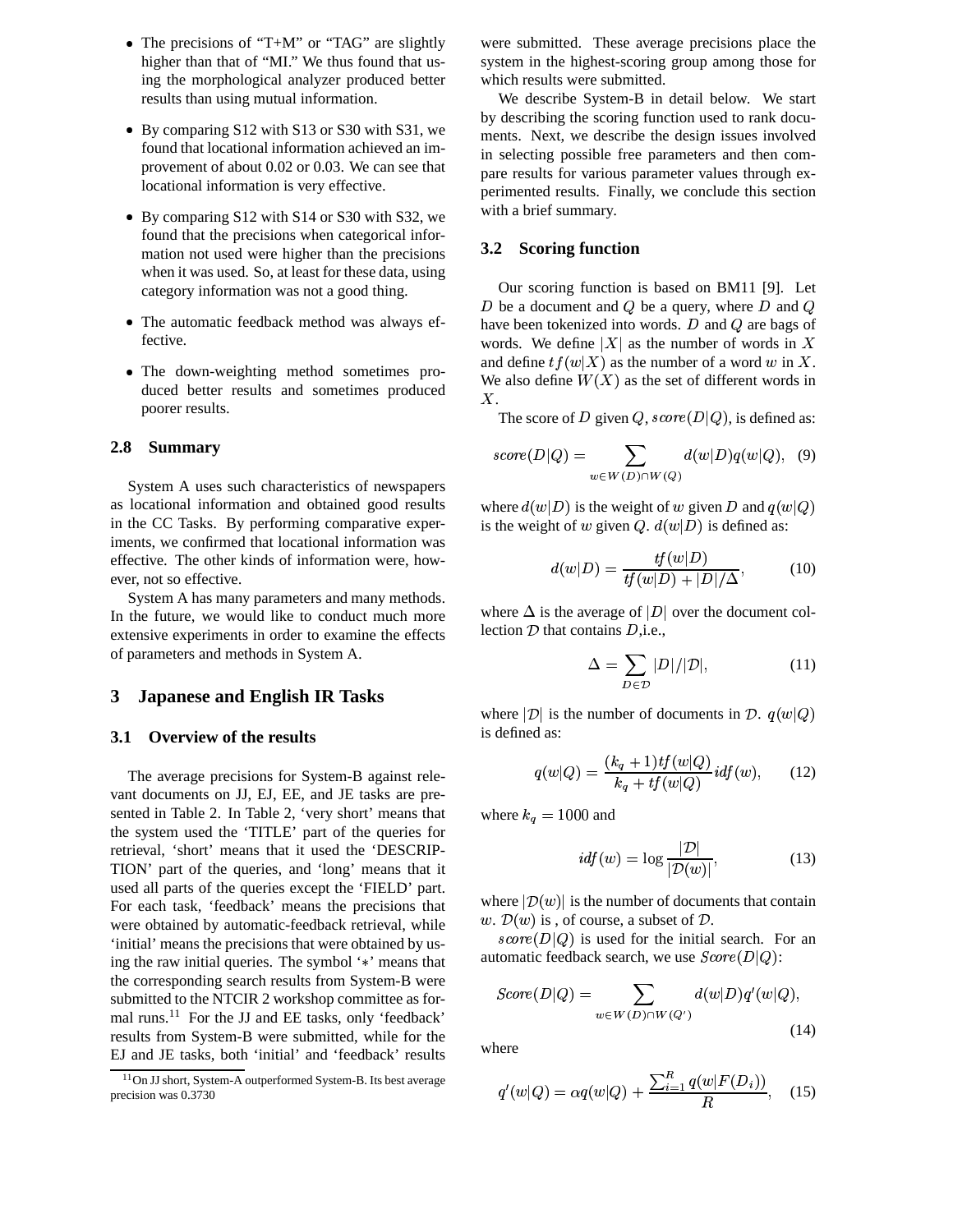| $1$ abic 2. Avciayc $r$ ictision (Reicyant). |          |            |           |           |  |  |
|----------------------------------------------|----------|------------|-----------|-----------|--|--|
|                                              |          | very short | short     | long      |  |  |
| JJ                                           | initial  | 0.2112     | 0.3082    | 0.3807    |  |  |
|                                              | feedback | $0.2706*$  | $0.3396*$ | $0.4303*$ |  |  |
| EJ                                           | initial  |            | $0.2497*$ | $0.3156*$ |  |  |
|                                              | feedback |            | $0.2564*$ | $0.3260*$ |  |  |
| EE                                           | initial  | 0.2192     | 0.2714    | 0.3684    |  |  |
|                                              | feedback | $0.2523*$  | $0.3131*$ | $0.4043*$ |  |  |
| JE                                           | initial  |            | $0.3409*$ | $0.3855*$ |  |  |
|                                              | feedback |            | $0.3413*$ | $0.3856*$ |  |  |
|                                              |          |            |           |           |  |  |

**Table 2. Average Precision (Relevant).**

represents submitted runs.

where  $\alpha$  is a number,  $D_i$  is the top *i*-th document retrieved by initial search,  $R$  is the number of topscoring documents used in the automatic-feedback search, and  $F$  is the function used to select appropriate terms from a document.  $Q'$  in Equation (14) is defined as:

$$
Q' = Q \cup F(D_1) \cup \cdots \cup F(D_R). \qquad (16)
$$

# **3.3 Design Issues**

The free parameters we consider in this paper are  $\alpha$ ,  $F$ , and  $R$  in Equation (15). We tried to have these parameters defined automatically. Before, however, we describe our attempts at determining these parameters, we will discuss how we preprocessed documents and queries for the JJ, EE, JE, and EJ tasks. $^{12}$ 

#### **3.3.1 Tokenization**

Tokenization is, to a large degree, language dependent.

We tokenized Japanese texts (documents or queries) by using ChaSen version  $2.02^{13}$  [4] and then extracted lemmas of content words as  $D$  or  $Q$ . We postprocessed the output of ChaSen to eliminate some erroneous patterns of tokenization.

In a similar way, we used  $LimaTK^{14}$  to morphologically analyze English texts and then used a stemmer that built around a library available in the WordNet1.6 package<sup>15</sup> to lemmatize content words. Stop words were removed according to the list in the Nice stemmer package.<sup>16</sup>

The documents and queries thus processed were used for the JJ and EE tasks.

#### **3.3.2 Query translation**

For the JE and EJ tasks, we translated queries. Once we translate queries, cross-lingual IR (CLIR, i.e., JE or EJ) is performed by the same method as used for mono-lingual IR (JJ or EE). We describe the method below as applied to the translation of a Japanese query into English. English to Japanese translation is performed in a similar way.

We perform document expansion [15] to augment the original queries; i.e., for a Japanese query, we first search the Japanese database to get documents that are relevant to the query. Next, we extract the words contained in the top-5 documents and combine them to the original query. We thus obtain an expanded Japanese query. 17

The expanded Japanese query is then translated into English. For the translation, we first made a Japaneseto-English bilingual dictionary from the Japanese-English abstract pairs provided for the first NTCIR Workshop. From those pairs, we extracted Japanese-English keyword pairs contained in the abstract pairs. It was possible for these keywords to be phrases or words. If a Japanese keyword co-occurred with multiple English keywords, then we selected the most frequently co-occurring English keyword as the translation of the Japanese keyword [2]. Texts were translated in the following two steps; we used ChaSen to morphologically analyze the text, then translated the sequence of morphemes into English. The translation was on a word-to-word or phrase-to-phrase basis. Disambiguation by contexts was not used. The translation was based on longest matches. For example, if a query 'a b c' is given, where 'a' is translated into 'A' and 'a b c' is translated into 'D E', then 'a b c' is translated into 'D E'.<sup>18</sup>

<sup>12</sup>The method used to preprocess documents and queries for CC tasks is similar to, but more primitive than, a method described in section 2. We, thus, omit a description here.

<sup>13</sup>http://chasen.aist-nara.ac.jp/

<sup>14</sup>http://cl.aist-nara.ac.jp/˜tatuo-y/ma/

<sup>15</sup>http://www.cogsci.princeton.edu/˜wn/

<sup>16</sup>http://www.ils.unc.edu/iris/irisnstem.htm

<sup>17</sup>Local context analysis has been used to expand queries in CLIR [1]. The comparison is a future work.

 $18$ [2] also used a longest-match algorithm, but they did not use a morphological analyzer, which might degrade the system performance. This belief is supported by Table 3 which shows the performance of our method in no document expansion. The average precision of [2] on the same task was 0.3216, while that of our approach is 0.3364.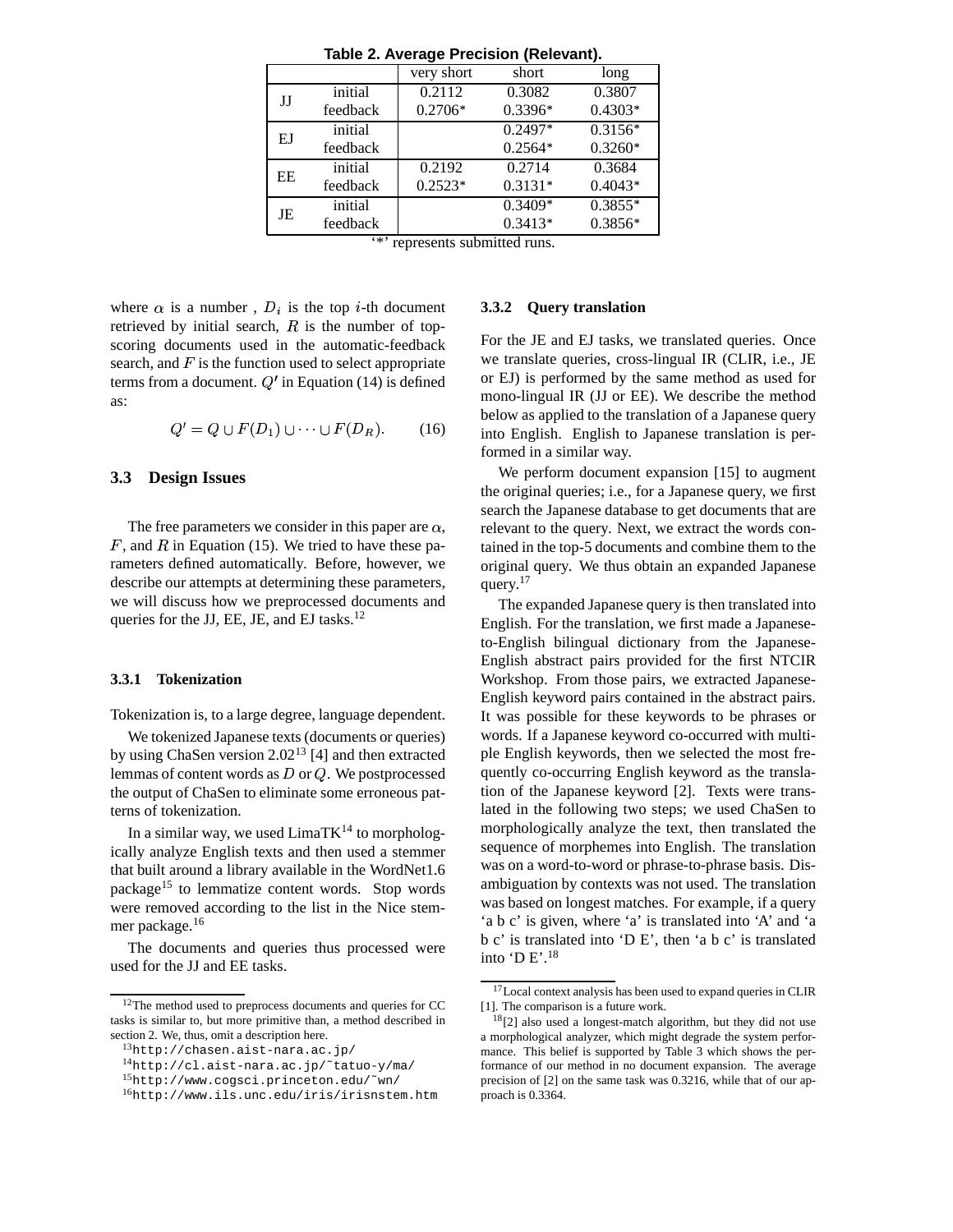Translated queries were used for the JE and EJ tasks. The retrieval algorithm was the same as that used for the JJ and EE tasks.

As is shown in Table 2, our approach to the JE and EJ tasks worked quite well. It is evident, however, that the degree of success of our approach depends on the degree of similarity between the Japanese database and the English database used for CLIR. We thus conducted another experiment which used the databases and JE-queries provided for the first NTCIR Workshop. The type of query used for the experiment was 'long' except that we did not use English concepts.

**Table 3. Average precisions with document expansion.**

| Source   | Target   | Average precision |
|----------|----------|-------------------|
| Ф        | $ntc1-e$ | 0.3364            |
| $ntc2-i$ | $ntc1-e$ | 0.3628            |
| $ntc1-i$ | $ntc1-e$ | 0.3899            |

In Table 3, the column 'Source' lists the databases used to expand the original queries.  $\phi$  indicates no document expansion. 'ntc2-j' means that the Japanese database which was freshly added for the second NT-CIR Workshop was used for document expansion, and 'ntc1-j' means that the Japanese database provided for the NTCIR workshop 1 was used for document expansion. 'ntc1-e', which is listed in 'Target' column for all entries, is the English database that was the target of the searches for documents. Average precision was evaluated against relevant documents in 'ntc1-e'.

'ntc1-j' and 'ntc1-e' are nearly parallel. Naturally, it achieved the best performance of these three cases. 'ntc2-j' and 'ntc1-e' are comparable. The average precision is still better than with no document expansion. Document expansion is thus worthwhile for CLIR.

We have briefly described the language-dependent parts of System-B. Next, we describe its languageindependent parts, describing  $F$ ,  $R$ , and  $\alpha$  in Equation (15), in that order.

# **3.3.3 Definition of** <sup>Y</sup>

We define a relevance of word  $w$  for the top-scoring  $R$ documents in terms of probability.<sup>19</sup>

Given a bag of words  $X$ , then the probability of  $w$ ,  $Pr(w|X)$ , and its variance  $Var(w|X)$  are estimated as

$$
\Pr(w|X) = \frac{tf(w|X) + 1}{|X| + 2},\tag{17}
$$

$$
Var(w|X) = \frac{Pr(w|X) * (1 - Pr(w|X))}{|X| + 3}.
$$
 (18)

We then define  $D_R^1$  as the bag of words that contains all the words in  $D_1, D_2, \cdots, D_R$  and define  $D_R^1$  as the

complement of  $D_R^1$  with a universal set that is defined by all of the words in the document collection  $D$ .

The relevance of word w,  $rel(w|D_R^1)$ , is defined as

$$
rel(w|D_R^1) = \frac{\Pr(w|D_R^1) - \Pr(w|\overline{D_R^1})}{\sqrt{\text{Var}(w|D_R^1) + \text{Var}(w|\overline{D_R^1})}}.
$$
 (19)

Finally we define  $F(D_i)$  as

$$
F(D_i) = \{w|rel(w|D_R^1) \geq \theta \land w \in D_i\}, \quad (20)
$$

where  $\theta$  is a predefined threshold.

 $rel(w|D_R^1)$  approximately follows the standard normal distribution. Possible candidates for  $\theta$  are 1.28, 1.65 and 2.33, which correspond to significance levels of 0.10, 0.05 and 0.01, respectively. Hereafter, significance levels are represented by  $p$ .

We used  $p = 0.10(\theta = 1.28)$  for all of the submitted runs.<sup>20</sup> This choice was based on previous experiments conducted on the database provided for the first NTCIR Workshop.  $p = 0.10$  is a robust parameter value for term selection as is shown in section 3.4.

# **3.3.4 Definition** of  $R$

We used the method explained below to set  $R$  automatically. We found, however, that the method was not efficient, and this is shown in section 3.4.

Our method is based on the degree of increase in the number of different words in top-scoring documents. If the content of successive documents is similar, the documents should share keywords. This degree of increase is thus low when similar documents continue. Our algorithm is depicted in Figure 2. In the experiments described in section 3.4, the average numbers of documents selected by the algorithm were 3.81, 4.01, and 3.95, for 'very short', 'short', and 'long' queries, respectively.

As is shown in section 3.4, the performance of IR is quite sensitive to  $R$ . We will therefore investigate methods for the automatic-determination of  $R$  in future work, though our initial attempts have not been too successful.

# **3.3.5 Definition** of  $\alpha$

 $\alpha$  is defined heuristically as follows:

$$
\alpha = |W(F(D_R^1))|^{\frac{1}{|W(Q)|}},\tag{21}
$$

where

$$
F(D_R^1) = F(D_1) \cup F(D_2) \cup \dots \cup F(D_R). \quad (22)
$$

 $\alpha \geq 1$  holds because  $|W(F(D_R^1))| \geq 1$ .  $\alpha$  approaches 1 when  $|W(Q)|$  is large.  $\alpha$  takes a large value when the number of different words in  $Q$  is small and the

<sup>&</sup>lt;sup>19</sup>[10] also uses a probabilistic metric to select relevant terms.

<sup>&</sup>lt;sup>20</sup>We used a more precise value for  $\theta$  actually.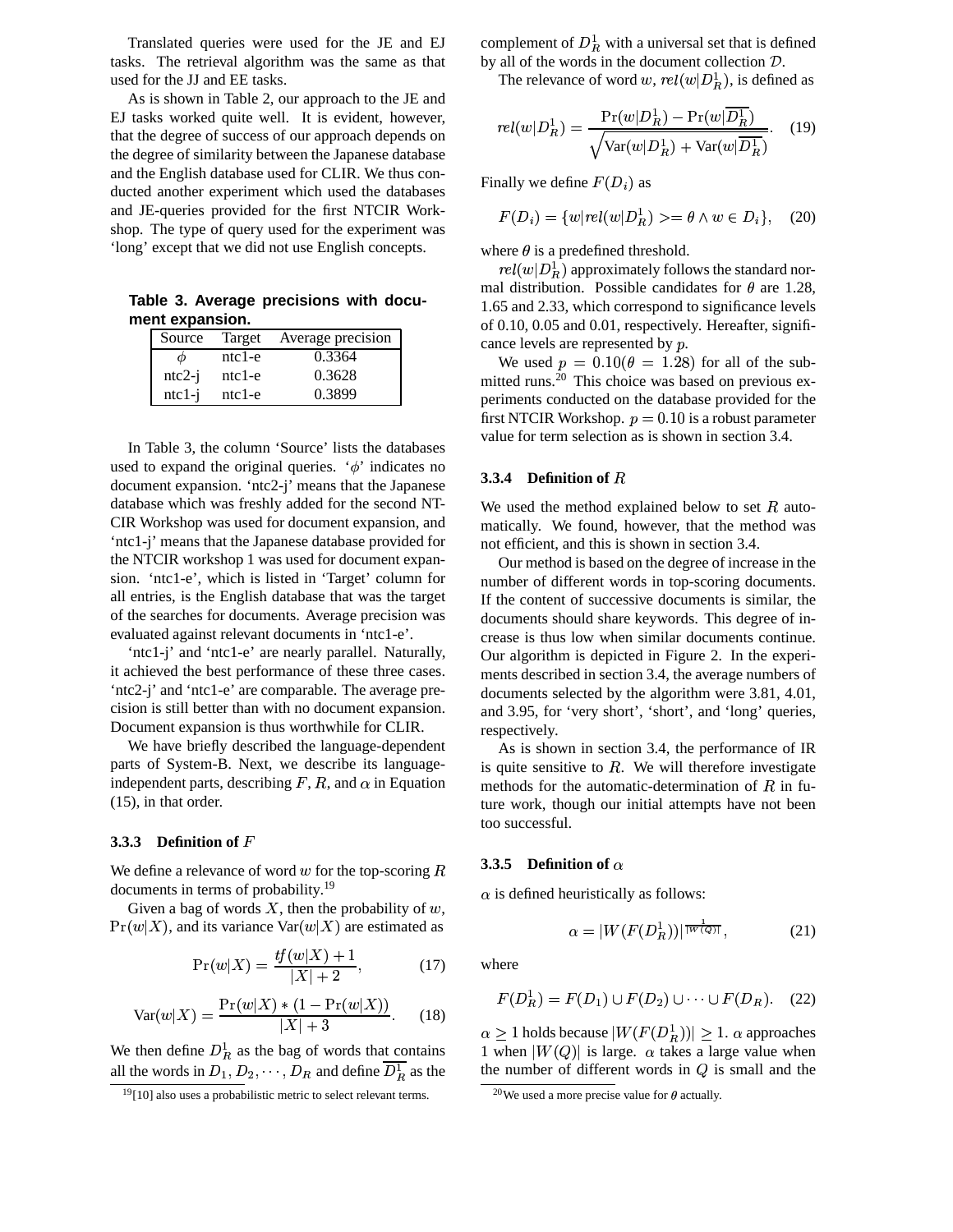```
for(R=3; R++)if (diff(R) > diff(R-1)) {
    break
  }
}
int diff(i) \{return |W(F(D_i^1))|-|W(F(D_{i-1}^1))|?
```
**Figure 2. Algorithm for determining**  $R$ .

number of different words in  $D_R^1$  is large.  $\alpha$  is defined so that Q is more important than  $D_R^1$ . In the experiments described in section 3.4, the average value of  $\alpha$ were 13.44, 3.89, and 1.14, for 'very short', 'short', and 'long' queries, respectively.

This heuristic approach worked reasonably well as is shown in section 3.4.

In summary, for the formal runs, we used  $p = 0.10$ for term selection and used automatic methods to set R and  $\alpha$ .  $p = 0.10$  was the only parameter that we had to set by hand.

# **3.4 Comparison of parameter values**

We varied the values of p, R, and  $\alpha$  to observe the effects of parameter values on performance. Performance was measured by the average precision against relevant documents. We used the queries and documents provided for the second NTCIR workshop. Experiments were conducted on JJ and EE tasks. We only report on the results for JJ tasks, here, because both sets of results displayed the same tendency.

The parameter values for  $p$  were

$$
p = 0.10, 0.05, 0.01.
$$
 (23)

The parameter values for  *were* 

$$
R = 1, 3, 5, 7, 10, 15.
$$
 (24)

The parameter values for  $\alpha$  were

$$
\alpha = 0.5, 1.0, 1.5. \tag{25}
$$

For  $R$  and  $\alpha$ , we also tried the heuristic methods described in Figure 2 and Equation (21). We tried all combinations of these parameter values. Thus, we conducted  $3 \times 7 \times 4 = 84$  runs to make our comparison for each of the 'long', 'short', and 'very short' queries.

To evaluate the effectiveness of a parameter, we fixed its value and then calculated the average of the average precisions of the 84 runs. The results are shown in Figures 3, 4, and 5. In these figures, horizontal axes represent the query types and vertical axes represent the average precisions. The title of each line indicates the parameter value. 'var' means that values are determinbe by our methods proposed above. 'initial' means the results for the initial search. The titles are in order of decreasing average precision for short queries.

Figure 3 shows the results for various settings of  $p$ . Note that  $p = 0.1$  and  $p = 0.05$  performed equally well. This suggests that the value of  $p$  is robust over this range. $21$ 

Figure 4 shows the results for various settings of *.* It is difficult to detect any clear tendency in Figure 4, but it seems that when queries are long, small  $R$  values perform well, and when queries are short, large  $$ performs well. This suggests that the length of queries could be used to set  $R$  automatically.

Figure 5 shows the results for various settings of  $\alpha$ . The average of  $\alpha$  were 13.44, 3.89, and 1.14 for 'very short', 'short', and 'long' queries, respectively.  $\alpha$ takes large values for 'very short' and 'short' queries. It takes small values for 'long' queries.  $\alpha$  worked reasonably well. This is because for 'very short' and 'short' queries, the results of the initial search are not very reliable, so we had to weight  $Q$  heavily, while for 'long' queries, the results of the initial search are reliable, so we don't have to weight  $Q$  so heavily.

# **3.5 Summary**

System-B was designed as a portable IR system that avoids free parameters as much as possible. It will be possible to improve the sysmtem's performance by providing a proper method for determining the number of top-ranked documents to be used in automaticfeedback.

# **4 Conclusion**

We have developed two systems for the second NT-CIR Workshop IR tasks. One was an improved version of the system that was used for the first NTCIR Workshop IR tasks and the IREX Workshop IR tasks. The other was a freshly developed system that avoids free parameters as much as possible. The former system participated in the JJ and CC tasks and the latter system participated in the JJ, EE, JE, EJ and CC tasks. Both systems achieved good results. We have not yet compared the two systems thoroughly. In the future, we will conduct a more detailed examination of our systems and will determine what kinds of information are effective.

<sup>&</sup>lt;sup>21</sup>Additional experiments showed that average precisions for  $p =$ 0.9 to 0.05 performs equally well. (The results of  $p = 0.1$  were slightly better than those of other values.)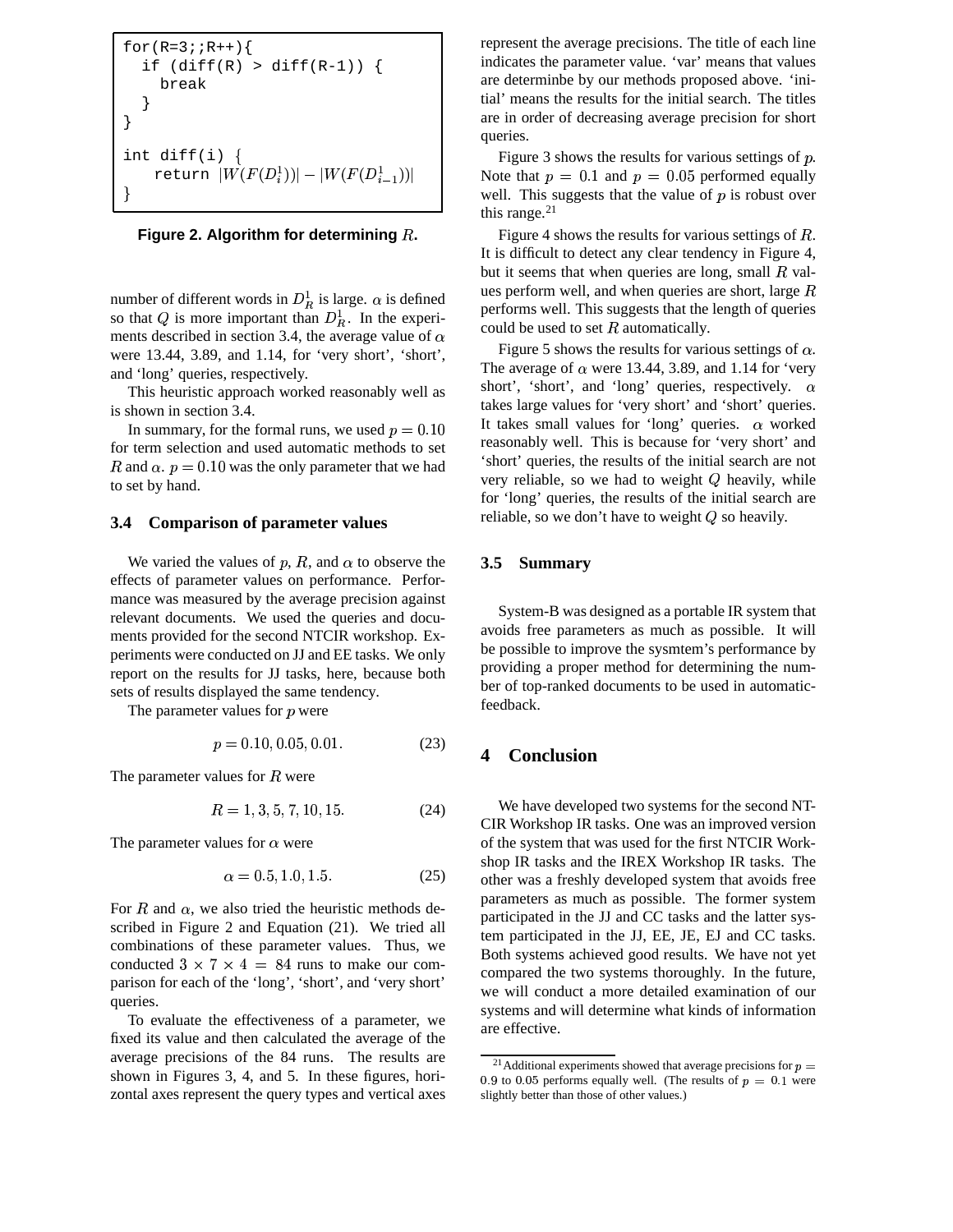

**Figure** 3. Average precisions for various settings of  $p$ 



**Figure 4. Average precisions for various settings of** »



**Figure 5. Average precisions for various settings of**